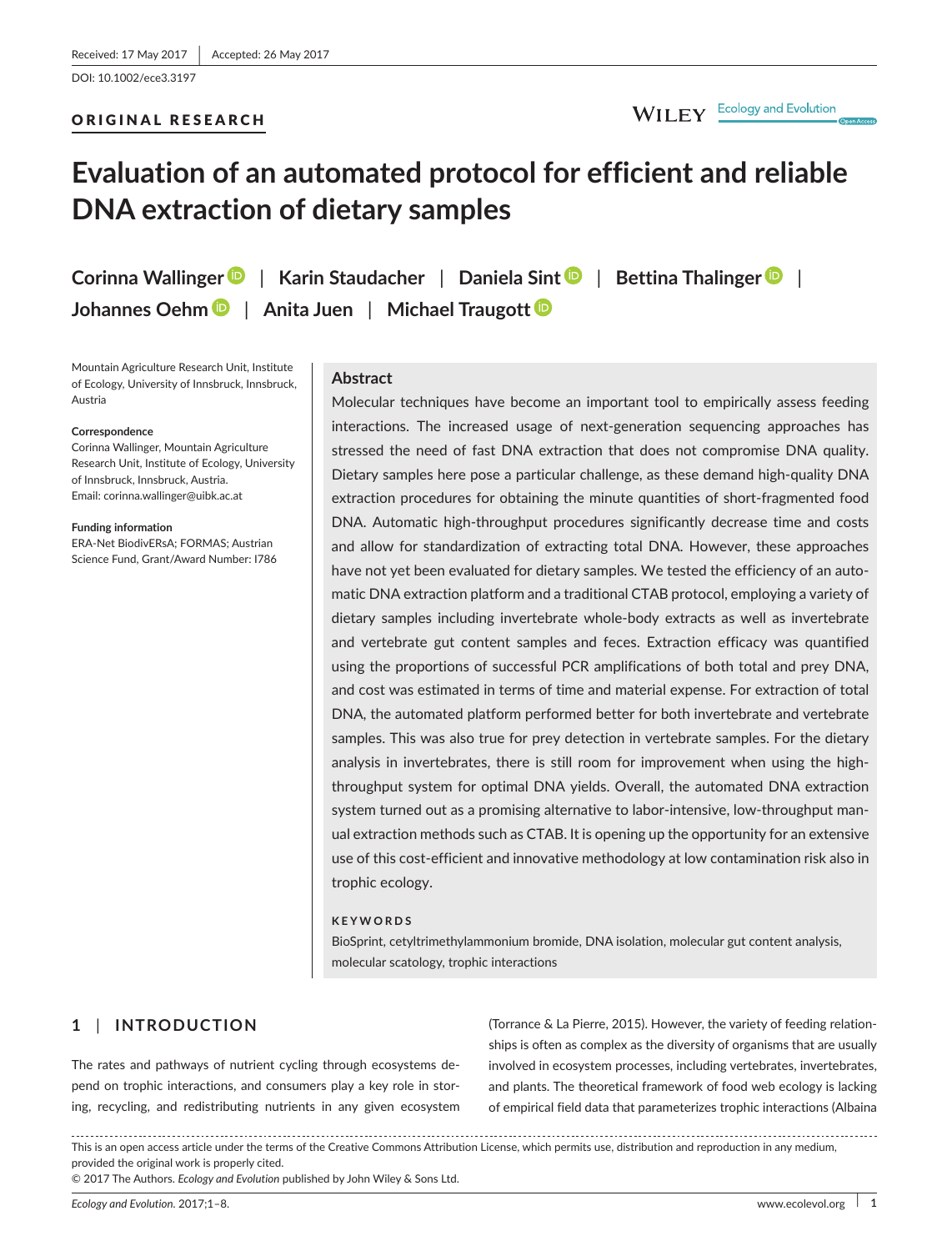et al., 2010; Allesina et al., 2015; Ulanowicz, Hold, & Barfield, 2014). Accordingly, comprehensive investigations measuring the full trophic pathways are required (Bell et al., 2008), even though assessing the feeding interactions in complex trophic networks is challenging.

Molecular techniques provide an effective means of assessing trophic relationships, particularly in systems where these are difficult to observe with conventional nonmolecular methods (Pompanon et al., 2012; Symondson & Harwood, 2014; Traugott, Kamenova, Ruess, Seeber, & Plantegenest, 2013). A major advantage of using DNA for gut content analysis is that it allows precise identification of speciesspecific predator–prey relationships. Moreover, apart from screening high numbers of consumers simultaneously, analyzing concomitant predation on multiple prey species is possible by either using diagnostic multiplex PCR (King, Read, Traugott, & Symondson, 2008) or nextgeneration sequencing (NGS)-based approaches (Pompanon et al., 2012). Taken together, molecular identification of trophic interactions has shed light into complex food webs (Davey et al., 2011; Eitzinger, Micic, Körner, Traugott, & Scheu, 2013; Hrček, Miller, Quicke, & Smith, 2011; Joly et al., 2014; Staudacher, Jonsson, & Traugott, 2016). Examining these feeding networks with molecular methods usually entails processing large numbers of samples: Raso et al. (2014), for example, tested more than 2,500 invertebrate predator samples for extra- and intraguild prey, and Gariepy, Kuhlmann, Gillott, and Erlandson (2008) screened DNA extracts of 26,000 field-collected mirid host samples for the occurence of parasitoid DNA. The use of low sample numbers entails the risk of only capturing a smaller proportion of the actually consumed prey species (Burgar et al., 2014) and/or missing statistically significant differences in the trophic variables examined. Accordingly, high sample numbers, which are representative for the trophic interactions studied, need to be analyzed molecularly.

Here, DNA extraction often represents a bottleneck as, depending on the protocol used, it can be tedious, time-consuming, and expensive. Moreover, the presence of contaminating and potentially PCR inhibiting substances can impede many of the subsequent reactions and techniques (Berensmeier, 2006; Zarzoso-Lacoste, Corse, & Vidal, 2013). Accordingly, efficient DNA extraction protocols are needed to generate high-quality DNA from various types of complex dietary samples that often only contain trace amounts of food DNA (King et al., 2008; Pompanon et al., 2012). Among the conventional extraction methods, a range of approaches is known for DNA isolation in the fluid phase. They involve lysis by a detergent or chaotropic substance (possibly in the presence of protein-degrading enzymes), followed by several processing steps applying organic solvents such as phenol and/or chloroform or ethanol, which in general are toxic and require special and expensive disposal. Alternative separation techniques are employing solid-phase systems, where sorption processes are based on silica under chaotropic conditions, ionic exchanges, as well as affinity and size exclusion mechanisms (for a review, see Berensmeier, 2006). These classical DNA extraction methods are not only laborsome and time-consuming, but the relatively large number of steps involved increases the risk of DNA degradation, sample loss, or DNA cross-contamination, especially when high numbers of samples need to be processed simultaneously.

ingly employed for DNA isolation, representing a relatively easy and inexpensive technology, subjecting samples to very little mechanical stress (Berensmeier, 2006; Suomalainen, Suomalainen, Puro, Kytöniemi, & Lamberg, 2010; Vidergar, Toplak, & Kuntner, 2014). They are particularly suitable for automated platforms such as the BioSprint<sup>®</sup> 96 Extraction Robotic Platform (Qiagen, Hilden, Germany), the KingFisher® 96, and MagMAX™ Express Magnetic Particle Processors (Thermo Fisher Scientific Inc., Waltham, MA, USA), respectively. Unlike classical DNA extraction methods, where reagents are moved into and out of a single well to perform the different steps of a DNA isolation procedure, permanent magnetic rods are used collecting paramagnetic beads to which the DNA is bound and released into 96-well plates (Fang et al., 2007). Automated extractions obtain purified DNA in sufficient quality and purity and proved to be consistent and reproducible (Loeffler, Schmidt, Hebart, & Einsele, 2004). Centrifugation steps are avoided and sample handling steps are reduced, and thus, the risk of cross-contamination is lowered. Compared to classical DNA extraction methods, the magnetic separation of DNA has several advantages: The simplified procedures employing a robotic workstation for magnetic particle handling entail increased worker safety together with reduced sample processing time leading to increased laboratory efficiency (Boyd, 2002). The method produces good yields of high-purity DNA appropriate for a variety of downstream applications (Fang et al., 2007; Tan & Yiap, 2009; Wochner, Birgit Cech, Menger, Erdmann, & Glökler, 2007) and hence might be especially suited for large-scale studies (Berensmeier, 2006).

During the last few years, paramagnetic beads have been increas-

In dietary studies, so far, mainly classical DNA extraction methods, such as cetyltrimethylammonium bromide (CTAB)- or silica-columnbased approaches, have been employed and compared for efficiency in retrieving food DNA (e.g., Oehm, Juen, Nagiller, Neuhauser, & Traugott, 2011; Simonelli et al., 2009; Zarzoso-Lacoste et al., 2013). This work has quite recently been accompanied by an increasing number of investigations on trophic interactions using paramagnetic separation techniques in combination with automated DNA extraction systems (Jarman et al., 2013; Oehm, Thalinger, Mayr, & Traugott, 2016; Roubinet, Straub, Jonsson, Staudacher, & Ekbom, 2015; Sint, Thurner, Kaufmann, & Traugott, 2015; Staudacher et al., 2016; Thalinger et al., 2016; Wallinger et al., 2015). Currently, several automated magnetic separators are commercially available (Berensmeier, 2006). Originally, these newly emerging automated methods have been conceived for extracting total DNA. An explicit testing of their suitability for dietary samples in comparison with classical DNA extraction methods is so far missing.

In this study, we tested a high-throughput DNA extraction platform using paramagnetic beads for the detection of prey DNA in dietary samples from whole-body invertebrate samples, vertebrate gut contents, and feces and provided an evaluation of its performance in comparison with a classical, well-proven CTAB-based DNA extraction protocol. Extraction efficacy was quantified using the proportions of successful PCR amplifications of both total and prey DNA, and cost was estimated in terms of time and material expense.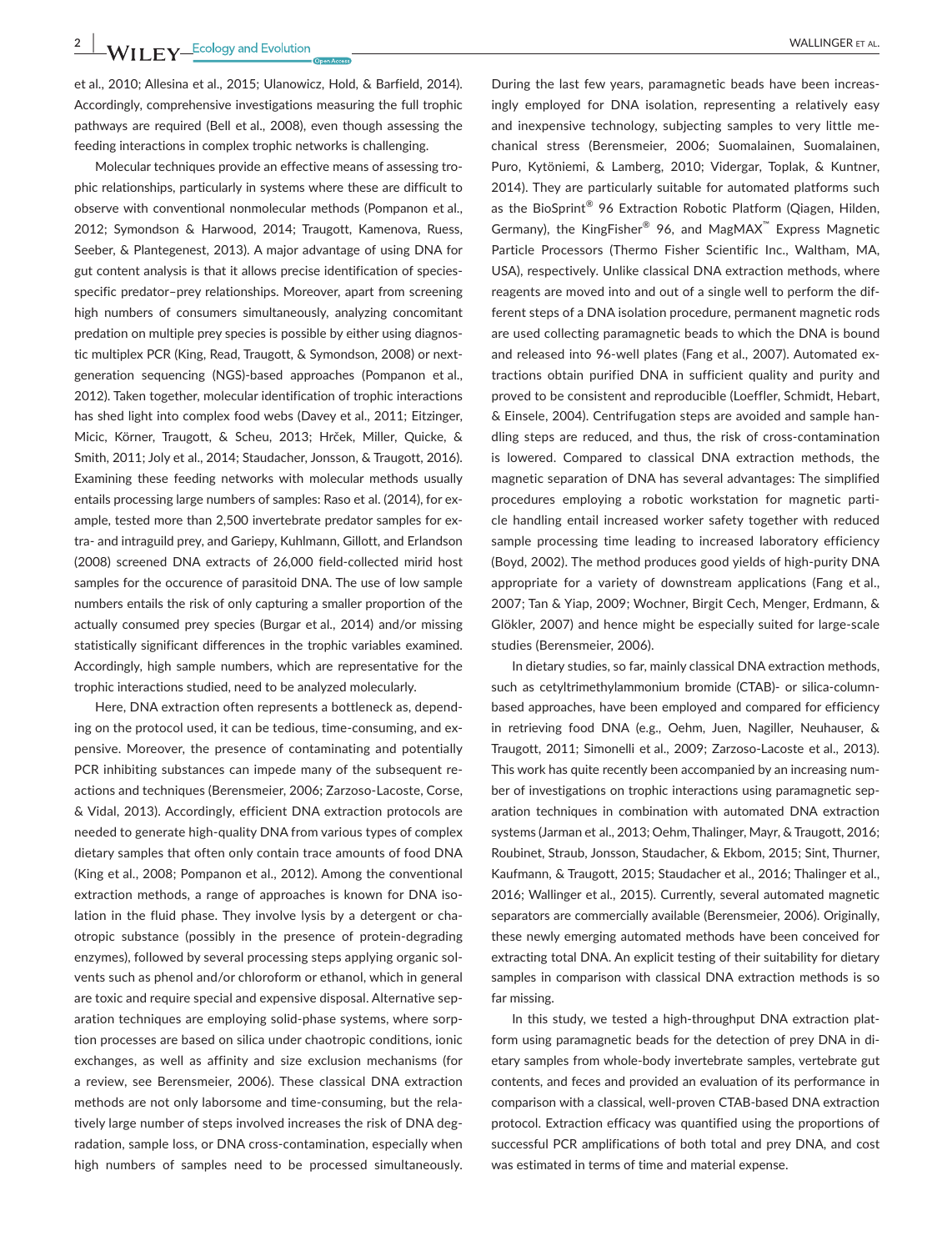# **2** | **MATERIALS AND METHODS**

Two different DNA extraction methods were compared, namely a CTAB-based phenol–chloroform protocol ("CTAB samples") and a silica-based automated DNA extraction ("BioSprint samples") on the BioSprint® 96 extraction platform using the BioSprint® 96 DNA Blood & Tissue Kit (Qiagen, Hilden, Germany). We selected different kinds of dietary samples to cover a broad variety of sample types, that is, gut content, faces, as well as whole-body extracts, from different representatives of both invertebrates and vertebrates: 25 predatory arthropods (carabid beetles and spiders) from cereal fields, 52 ladybird beetles from a feeding experiment, 15 omnivorous carabid beetles of the genus *Amara* sp. from a glacier foreland, samples from 15 field-collected plant species, 28 stomach and gut samples of seven cormorants, and 25 fecal pellets of salamanders. All samples stem from different projects run within the working group Applied and Trophic Ecology at the Institute of Ecology, University of Innsbruck.

In total, 185 samples (117 invertebrates, 53 vertebrates, and 15 plants) were DNA-extracted with both CTAB and BioSprint® 96 Blood and Tissue Kit protocols, resulting in 355 DNA extracts to be tested with both general and prey-specific primers. The 15 plant DNA extracts were tested with general plant primers only. The original samples are stored at −80°C at the University of Innsbruck. Details on the different sample types, their collection, and origin are provided in Data S1 and S2. Species lists, individual DNA detections, prey detection postfeeding in feeding experiments with *Coccinella septempunctata,* breakdown of fish species detected in the stomach, fore-, mid-, and hindgut of the cormorants can be obtained from Data S2.

#### **2.1** | **Lysis and DNA extraction**

For the field-collected predatory arthropods, the ladybird beetles from the feeding experiment, the insect omnivorous *Amara* sp. specimen, and the plant samples, the lysis was conducted as follows: Whole specimens and plant tissue, respectively, were put individually in 2-ml reaction tubes adding 430  $\mu$ l 1 × TES buffer (0.1 mol/L TRIS, 10 mmol/L EDTA, 2% SDS; pH 8), 10 μl proteinase K (20 mg/ml), and 5–8 glass beads (Ø 3 mm) each. After grinding in a Precellys® 24 Tissue Homogenizer (Bertin Technologies, Montignyle-Bretonneux, France) at 21,000 *g* for 2 × 60 s, they were incubated at 58°C for 24 hr. For plants and *Amara* sp., an additional 1 mg PVP (polyvinylpyrrolidone) was added to the lysis buffer to remove PCRinhibiting phenolic compounds stemming from plants. The vertebrate samples (stomach/gut content of cormorants, fecal pellets of salamanders) were treated similarly, without the grinding step, whereas for the cormorant samples, we raised the volume of  $1 \times TES$  buffer and proteinase K to 980 μl and 20 μl, respectively, due to their bigger initial volume. Per lysate, 200 μl each was used for CTAB and BioSprint DNA extraction.

The CTAB extraction was performed as follows: 60 μl of 5 mol/L NaCl and 25 μl of 10% CTAB (cetyltrimethylammonium bromide) solution were added to the 200 μl lysates and incubated for 10 min

 **|** WALLINGER et al. **3**

at 65°C. Next, 300 μl of chloroform:isoamylalcohol (24:1) was added, and the samples were allowed to rest for 10 min before they were centrifuged for 5 min at 18,000 *g*, and the aqueous layer transferred into fresh reaction tubes. After adding 100 μl of 5 mol/L NH<sub>4</sub>Ac, samples were placed on ice for at least 30 min and centrifuged for 20 min at 4°C 21,000 *g*, and the liquid phase was transferred into a fresh tube. DNA was precipitated with the same volume of isopropanol (approx. 350 μl) at −28°C overnight, and samples were centrifuged for 20 min at 4°C 21,000 *g*, washed with 300 μl 70% chilled ethanol, and again centrifuged at 4°C 21,000 *g* for 15 min. After removing the ethanol and air-drying the pellet. DNA was finally resuspended in 200 μl  $1 \times TE$ (10 mmol/L TRIS, 1 mmol/L EDTA, pH 8.0) and stored at −28°C.

The automated DNA extraction was performed using the BioSprint® 96 DNA Blood Kit on a BioSprint® 96 extraction robotic platform (Qiagen). The kit combines silica-based DNA purification with paramagnetic beads, where DNA binds to the silica surface of the paramagnetic particles in the presence of a chaotropic salt and is then washed repeatedly, making use of the same chemistry as the silica-column-based DNeasy Blood & Tissue Kit (Qiagen). We followed the manufacturer's instructions, with the exception that DNA was finally eluted in 200 μl  $1 \times$  TE buffer instead of buffer AE (10 mmol/L Tris–HCl, 0.5 mmol/L EDTA, pH 9.0) included in the kit. DNA extracts were stored at −28°C until PCR.

All DNA extractions were carried out in a separate pre-PCR laboratory using a UVC-equipped laminar flow hood. Two extraction negative controls were included in each batch of 30 samples to check for sample cross-contamination. Likewise, within each PCR, at least one negative control (PCR water instead of template DNA) and one positive control (target DNA) were run to check for DNA carry-over contamination and amplification success, respectively.

# **2.2** | **PCR, visualization, and statistical analysis**

CTAB and BioSprint samples were initially tested in a PCR using general primers to check whether they contain amplifiable DNA and then with prey-specific primers to specifically assess the detection of prey DNA in the samples (primer details and the respective PCR conditions are provided in Data S2). PCR products were visualized using QIAxcel®, an automated capillary electrophoresis system (Qiagen), with method AL320 on the QIAxcel Screening Kit, and the results were scored with BioCalculator Fast Analysis Software version 3.0 (Qiagen). Samples showing the expected fragment length with a signal above 0.05 and 0.1 relative fluorescent units were deemed positive, depending on the PCR assay.

To compare the performance of the different extraction methods, we used the PCR amplification success with both general and prey-specific primers. Dietary samples are a mixture of only minute amounts of prey DNA together with high concentrations of predator DNA (King et al., 2008). Therefore, a quantification of prey DNA yield via devices such as Nanodrop® or Qubit® is impossible. Differences in DNA detectability between CTAB and BioSprint samples were statistically compared by chi-square tests. All tests were carried out with SPSS 21 (IBM, Armonk, NY, USA).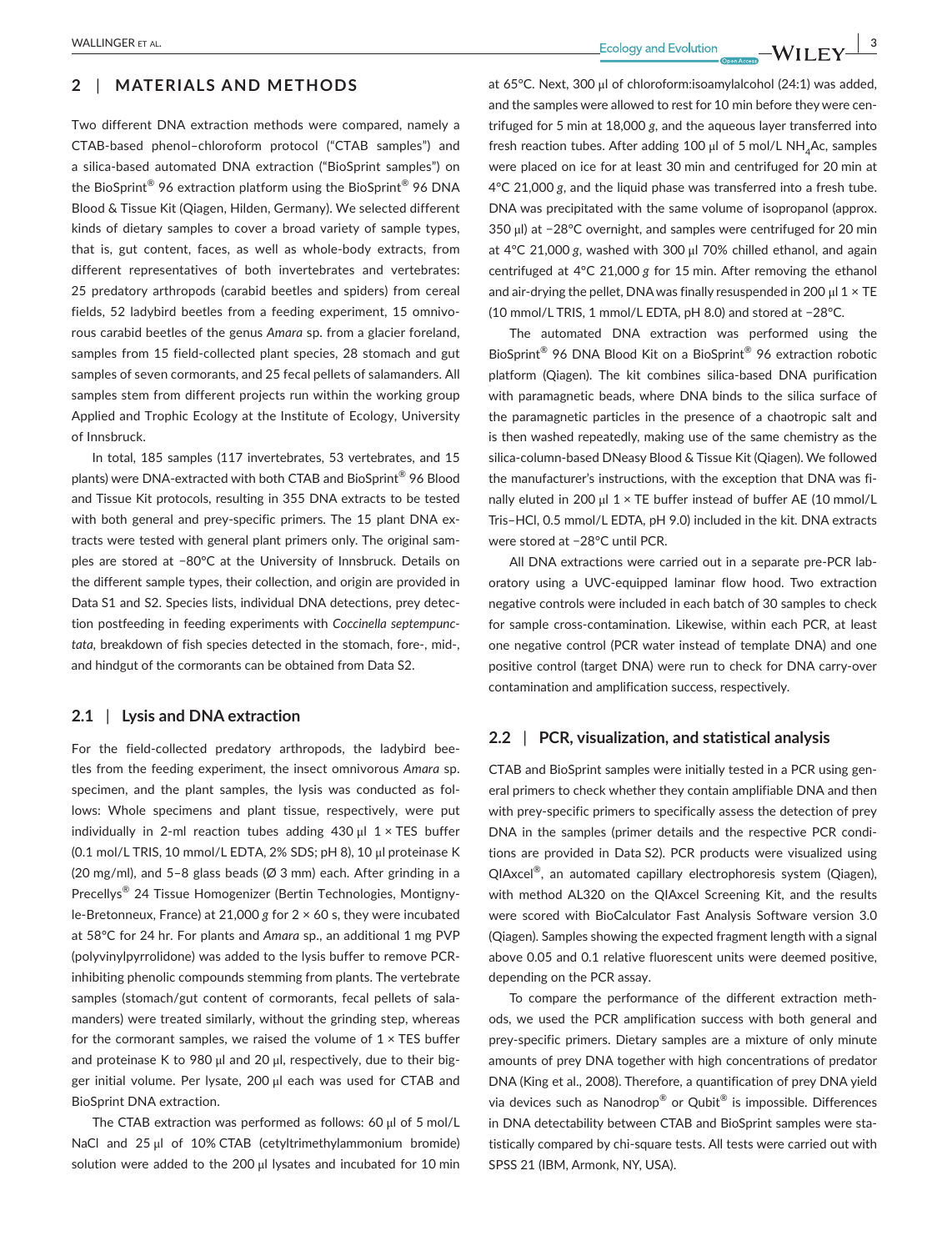## **2.3** | **Expenditure of time and money**

Costs for DNA extraction per sample (excluding the lysis step) were estimated in terms of time and material expenses. Material affordability was calculated based on the list price for necessary supplies and reagents (as of January 2017). Start-up costs for the BioSprint®96 as well as standard laboratory equipment such as centrifuges, thermoblock, laminar flow, and extraction hood were excluded. Also the payment of the work was excluded as it is strongly dependent on the employment contract of the executing person.

# **3** | **RESULTS**

# **3.1** | **Extraction efficacy via PCR amplification success**

For general primers, PCR amplification success was high across all samples (Figure 1). Here, the BioSprint extraction method generally turned out to be more effective in isolating amplifiable DNA than CTAB, as its performance was significantly higher for both groups together, vertebrates and invertebrates ( $\chi^2$  = 10.9, *p* < .001). Among those samples which tested positive (i.e., successful PCR amplification) with only one of the two DNA extraction methods, the BioSprint extraction method had six times higher PCR amplification success than the CTAB extraction (Figure 1). This effect is mainly rooted in the large difference in amplification success for the vertebrate samples (stomach/gut content of cormorants and salamander feces) between BioSprint and CTAB (81.1% vs. 37.7%;  $\chi^2$  = 20.7, *p* < .001). For the invertebrate samples, there was no such difference present (87.2% vs. 88.9% n.s.). All plant and ladybird beetle samples tested positive with both extraction methods using general primers (Table 1).

With the prey-specific primers, prey DNA detection rates for all samples together were similar for both kinds of extraction methods: CTAB 45.6% and BioSprint extraction 44.4%, respectively (Figure 1). However, the situation changed when considering vertebrates and invertebrates separately: in vertebrate samples, the amplification success of prey DNA was significantly higher for BioSprint samples (73.6%) than for CTAB samples (47.2%, *p* < .005). Contrastingly, for the invertebrate samples, less BioSprint samples tested positive for prey DNA (33.3%) compared to the CTAB samples (45.3%, *p* = .061; Figure 1). Overall, there was no group of invertebrates where BioSprint samples had a better performance than CTAB samples, whereas for vertebrates the opposite was true (Table 1).

Among the invertebrates, there were no *Amara* sp. samples with amplifiable DNA exclusively for BioSprint (i.e., they either were positive exclusively for CTAB or with both extraction methods), neither with the general nor with the prey-specific primers. Contrastingly, among the vertebrates, no cormorant stomach/gut content samples tested positive exclusively for the CTAB extraction.

## **3.2** | **Expenditure of time and money**

Material costs per sample were one-third cheaper for CTAB DNA extraction than for the BioSprint® 96 extraction platform using the BioSprint® DNA Blood and Tissue Kit (Table 2). Yet, the time expenditure for CTAB samples was over eight times higher than for BioSprint samples. The CTAB extraction implies two transfers per sample of parts of the lysate from one reaction tube to a fresh one. Moreover, reaction tubes need to be opened and closed six times during the procedure in order to add reagents. Contrastingly, the BioSprint samples are only opened once, that is, when the lysate is transferred into the 96-well plate going into the extraction device. This could lower the risk of carry-over contamination.



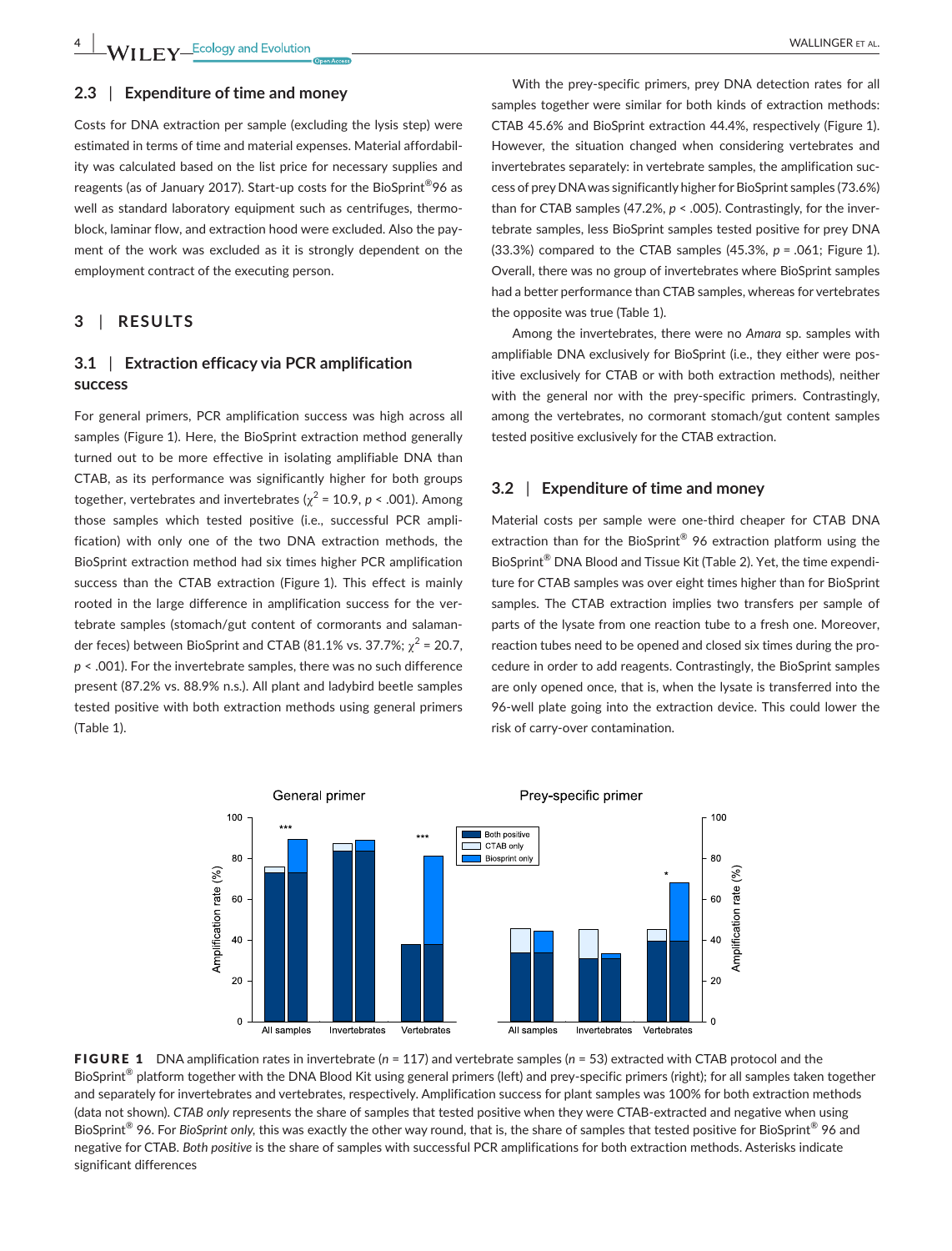TABLE 1 Overview of the DNA detection success of the samples comprising different vertebrate, invertebrate, and plant taxa. (i) Invertebrates, (v) vertebrates; targeted genes: COI (mtDNA), 16S (mtDNA), CDH1 (nDNA), 18S (nDNA), and *trn*L (cpDNA). *CTAB only* (%) represents the share of samples that tested positive when they were CTAB-extracted and negative when using BioSprint® 96. For *BioSprint only* (%), this was exactly the other way round. *Both positive* (%) is the share of samples with successful PCR amplifications for both extraction methods and *Both negative* (%) is those which never delivered a PCR product

| Consumer taxon                     | $\mathsf{n}$ | Target gene/<br>Prey specificity | Fragment<br>length (bp) | <b>CTAB</b><br>only $(\%)$ | <b>BioSprint</b><br>only $(\%)$ | <b>Both positive</b><br>$(\%)$ | <b>Both</b><br>negative (%) |
|------------------------------------|--------------|----------------------------------|-------------------------|----------------------------|---------------------------------|--------------------------------|-----------------------------|
| General primes                     |              |                                  |                         |                            |                                 |                                |                             |
| Carabidae (i)                      | 25           | COI                              | 700                     | 4.0                        | 24.0                            | 56.0                           | 16.0                        |
| Spiders (i)                        | 25           | <b>COI</b>                       | 700                     | 8.0                        | 0.0                             | 80.0                           | 12.0                        |
| Coccinella septempunctata (i)      | 52           | COI                              | 700                     | 0.0                        | 0.0                             | 100.0                          | 0.0                         |
| Amara sp. (i)                      | 15           | COI                              | 700                     | 6.7                        | 0.0                             | 80.0                           | 13.3                        |
| Phalacrocorax carbo sinensis (v)   | 28           | COI/CDH1                         | 650/450                 | 0.0                        | 46.4                            | 46.4                           | 7.1                         |
| Plethodon glutinosus/teyahalee (v) | 25           | <b>COI</b>                       | 700/350                 | 0.0                        | 40.0                            | 28.0                           | 32.0                        |
| Plants                             | 15           | trnL                             | 120                     | 0.0                        | 0.0                             | 100.0                          | 0.0                         |
| Prey-specific primers              |              |                                  |                         |                            |                                 |                                |                             |
| Carabidae (i)                      | 25           | 18S (Collembola)                 | 177                     | 16.0                       | 4.0                             | 8.0                            | 72.0                        |
| Spiders (i)                        | 25           | 18S (Collembola)                 | 177                     | 16.0                       | 4.0                             | 16.0                           | 64.0                        |
| Coccinella septempunctata (i)      | 52           | COI (aphids)                     | 231                     | 5.8                        | 1.9                             | 46.2                           | 46.2                        |
| Amara sp. (i)                      | 15           | trnL (plants)                    | 120                     | 40.0                       | 0.0                             | 40.0                           | 20.0                        |
| Phalacrocorax carbo sinensis (v)   | 28           | 16S (fish)                       | $172 - 383$             | 7.1                        | 21.4                            | 46.4                           | 25.0                        |
| Plethodon glutinosus/teyahalee (v) | 25           | 18S (Collembola)                 | 177                     | 4.0                        | 44.0                            | 36.0                           | 16.0                        |

TABLE 2 Overview of the expenditure of time and money per sample (excluding the lysis step) comparing DNA extraction with a CTAB protocol and the BioSprint® 96 extraction platform using the BioSprint® Blood and Tissue Kit (Qiagen, Hilden, Germany). *Time* indicates hands-on time per sample; *Costs* includes all disposals and reagents needed in € (list price Jan 2017); *Times Opening Tubes* defines how often it is necessary to open and close a reaction tube during the extraction procedure. Start-up costs for BioSprint® extraction platform as well as standard laboratory equipment were excluded

| Method        | Time<br>(min) | Costs<br>$(\epsilon)$ | Times opening<br>tubes | Risk of<br>cross-contamination |
|---------------|---------------|-----------------------|------------------------|--------------------------------|
| BioSprint 1.8 |               | 1.3                   |                        | Low                            |
| <b>CTAB</b>   | 15            | 0.89                  | 6                      | High                           |

# **4** | **DISCUSSION**

We compared the performance of a high-throughput DNA extraction procedure, with the example of the BioSprint® 96 extraction platform in combination with the commercial BioSprint® 96 DNA Blood and Tissue Kit, and a classical, well-proven CTAB-based protocol for the detection of prey DNA in dietary samples from whole-body invertebrate samples, vertebrate stomach/gut contents, and feces. Using general primers, the two extraction methods resulted in similar rates of amplifiable total DNA, meaning that the PCR amplification success for total DNA was over 90% in both cases. Here, the performance of the BioSprint samples was higher for both vertebrates and invertebrates. This indicates that automated magnetic separators are more effective

in extracting total DNA than the CTAB-based protocol. Moreover, automatic DNA extraction procedures have the huge advantage that they generally significantly decrease time and costs. Ivanova, DeWaard, and Hebert (2006), Ivanova, Fazekas, and Hebert (2008), for example, optimized a semiautomated DNA extraction method for animal tissue and plants using glass fiber 96-well plates (PALL Inc.) in combination with a Biomek® FX liquid handling station (Beckman Coulter). The performance of this method was comparable to singletube commercial DNA isolation kits. However, Ivanova's approach still implies numerous steps of handling with plates and chemicals during the extraction process, whereas devices such as BioSprint® are designed for fully automated DNA extraction once loaded with lysate and buffers. Because of this, the risk of contamination is significantly reduced, allowing for standardized DNA extraction procedures. This can be seen, for example, in high-throughput protocols using paramagnetic separation techniques in combination with automated DNA extraction systems for detecting enteric livestock diseases in feces (Chen et al., 2014; Plain et al., 2014). Additional benefits of the platebased DNA extraction of automated platforms in comparison with individual tube-based extractions are the overall reduction in plastic waste and the usually smaller reagent volumes required (Schiebelhut, Abboud, Gómez Daglio, Swift, & Dawson, 2016).

Automated DNA extraction has not yet been evaluated for dietary samples. The present results indicate significant differences between the two extraction methods when using prey-specific primers for vertebrates and invertebrates, with higher prey DNA detection rates for BioSprint samples in vertebrates. The results are considered to be representative for any of the platforms using this well-proven principle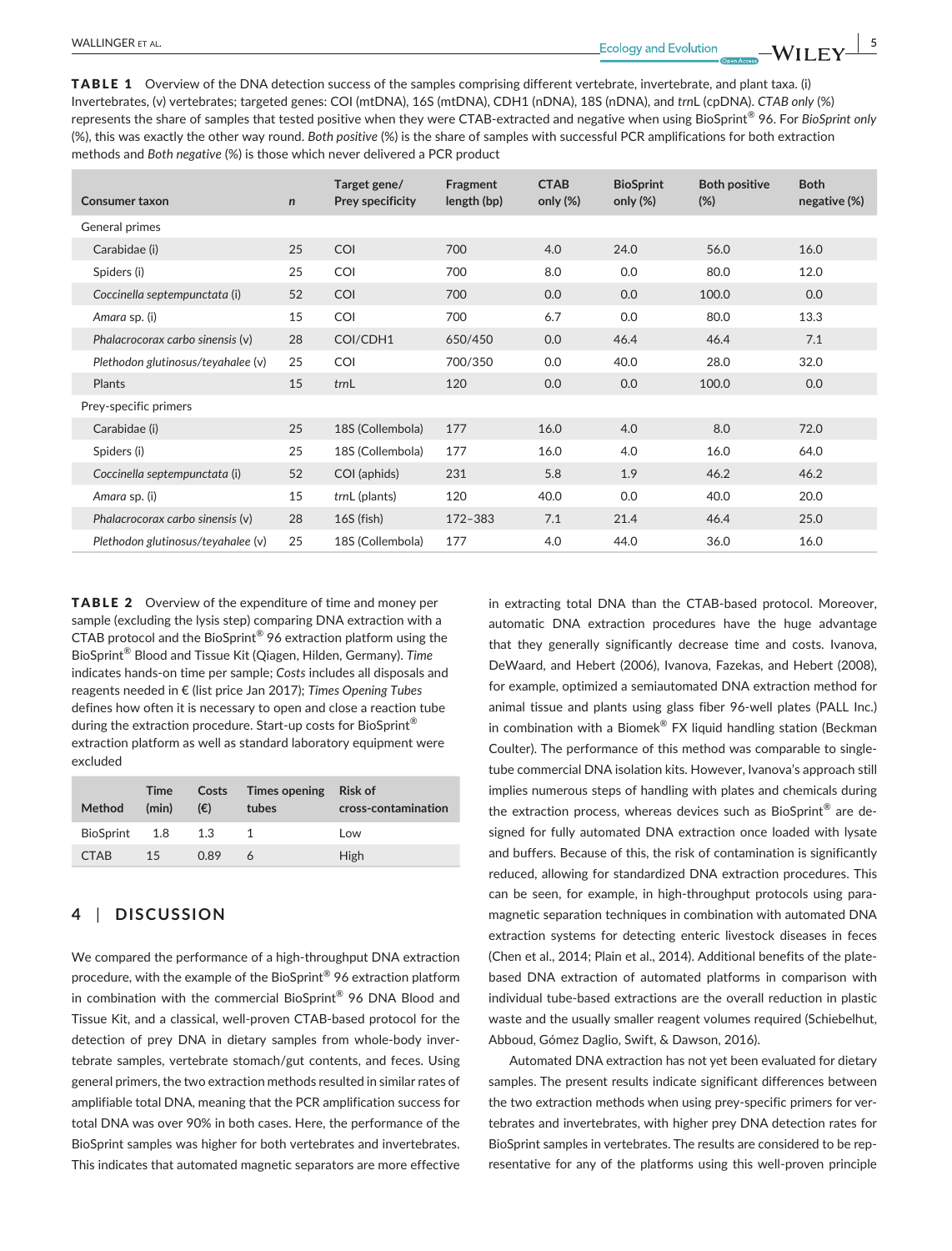that are offered by various companies. The Kingfisher® 96 Purification System (Thermo Fisher), for example, is nearly identical to the platform we have used. Prey DNA detection success in the cormorant BioSprint samples was similar to the dietary studies on penguins (Jarman et al., 2013), where a "Maxwell 16" DNA extraction robot (Promega) was used, also working with paramagnetic beads. The contrasting higher recovery rate of prey DNA in CTAB- compared to BioSprint samples of invertebrates may be rooted in the fact that the former extraction protocol represents a constantly improved procedure of working steps, where most of the optimization was performed in regard to the detection of prey DNA in whole-body extracts of invertebrates (Juen & Traugott, 2005; Oehm et al., 2011; Raso et al., 2014; Wallinger et al., 2013). We kept on continuously adapting and optimizing these CTAB protocols depending on our needs for different predator and "prey" species (invertebrates, vertebrates, plant tissue, seeds). Over the last 10 years, we constantly tested them against commercially available DNA extraction kits of various suppliers. Independent of which other kit/method we used in the past, the CTAB protocol was the best. For the extraction via BioSprint® 96, however, just a few amendments of the manufacturers' protocol have been performed so far, mainly regarding the lysis step. Besides, the differences in prey DNA detection between CTAB and BioSprint samples may be caused by the different nature of sample types in vertebrates and invertebrates: Contrastingly to the vertebrate samples, where only stomach/gut content (cormorants) and feces (salamanders) were used, invertebrates were extracted as a whole including the prey in their guts. This leads to high concentrations of consumer DNA together with minute amounts of prey DNA (King et al., 2008). In vertebrate feces, a considerable fraction of DNA can originate from cells of the intestinal mucosa of the defecating animal, too (Albaugh et al. 1992; Deagle et al. 2006). However, the share of consumer DNA is far below the one in whole-body invertebrate extracts. The weaker performance of BioSprint® 96 for prey DNA detection in invertebrates might be attributable to the fact that the silica surface of the paramagnetic beads is fully occupied by consumer DNA, so that there is no more binding capacity left for prey DNA. A potential solution here would be the use of invertebrate regurgitates (Waldner & Traugott, 2012; Wallinger et al., 2015) or feces (Sint et al., 2015) instead of whole-body extracts. Alternatively, the weaker performance of BioSprint samples could be explained by a weaker affinity of the silica surface to short DNA fragments (BioSprint<sup>®</sup> Handbook, Qiagen) resulting from preceding digestion in the consumer. Altogether, according to the present results, the CTAB extraction protocol seems to be more efficient when targeting shorter amplicons of invertebrates including higher concentrations of nontarget DNA, whereas the particular strength of automated magnetic separators such as BioSprint<sup>®</sup> 96 involves the binding of longer DNA fragments. This is also suggested by the screening of the cormorant samples with the prey-specific FishTax assay: Here, the fragment length of detected amplicons exclusively after CTAB extractions (i.e., the corresponding BioSprint samples were negative; *n* = 5) tended to be shorter than the ones exclusively after the BioSprint® 96 extraction (*n* = 9; details are provided in Data S2. Among the vertebrates, BioSprint samples had a much higher performance in prey DNA detection than the CTAB samples. A

possible explanation for the weaker performance of the CTAB samples could be the presence of inhibitory substances in the (semi)digested material (Zarzoso-Lacoste et al., 2013). A major advantage when using automated separators is that the paramagnetic particles together with the bound DNA are transferred between different tubes (BioSprint® 96 User Manual). Hence, DNA is specifically bound from the lysate, whereas when CTAB extracting, all unwanted substances apart from DNA are removed. Consequently, DNA molecules that nonspecifically stick at the inner surface of the reaction tube are excluded when using automated separators. In this manner, substances other than nucleic acids which might potentially inhibit PCR are removed more reliably than with the CTAB protocol. The present results are in accordance with previous studies comparing DNA extraction methods of dietary samples in vertebrates and invertebrates (Oehm et al., 2011; Simonelli et al., 2009), suggesting that the detection and identification of feeding relationships are susceptible to experimental factors associated with prey DNA isolation procedures. Sample type and length of the targeted fragment seem to impact PCR amplification success of the different extraction methods. Therefore, for achieving reliable and robust results to correctly interpret the complex trophic interplay of the species involved, consideration should be taken when choosing an extraction method appropriate for the species of interest and changes of extraction methods during studies should be avoided.

One of the biggest advantages of employing robotic DNA extraction platforms is that they save time as they speed up the analysis and reduce analytical error. Compared to classical DNA extraction approaches, their use in combination with commercial kits allows to run up to 96 samples at once with minimal hands-on time (Carter et al., 2010). Albeit such automated systems are not cheap, it is paying off in a rather short time at a corresponding use of capacities and eventually a joint usage among different labs. Furthermore, automated platforms reduce the risk for cross-contamination due to the few manual handling steps compared to CTAB- or column-based silica extraction protocols. Among these platforms, BioSprint® 96 or Kingfisher® 96 offer the advantage of being "open systems" allowing tailoring of one's own methods. Although predefined application protocols are available, the results of the present study indicate the relevance of an option for customizing existing protocols or creating entirely new ones to meeting specific requirements. For example, different mixing speeds turned out to have a strong effect on the DNA purification (Suomalainen et al., 2010).

In conclusion, paramagnetic particle-based DNA purification systems, employing an automated platform such as BioSprint® 96, achieve high rates of amplification success for total DNA form a variety of samples. Moreover, the method proved to be rapid, efficient, and reliable for DNA extraction also in different types of dietary samples. The system tested here is highly recommendable for large-scale dietary studies. The drastically reduced time effort and the low risk of cross-contamination play a critical role in high-throughput analysis. The system has a number of advantages regarding laboratory use: Parallelization allows for simultaneous handling of different targets and increased throughput. Moreover, the risk of cross-contamination is drastically reduced. Although there is still scope for improvement,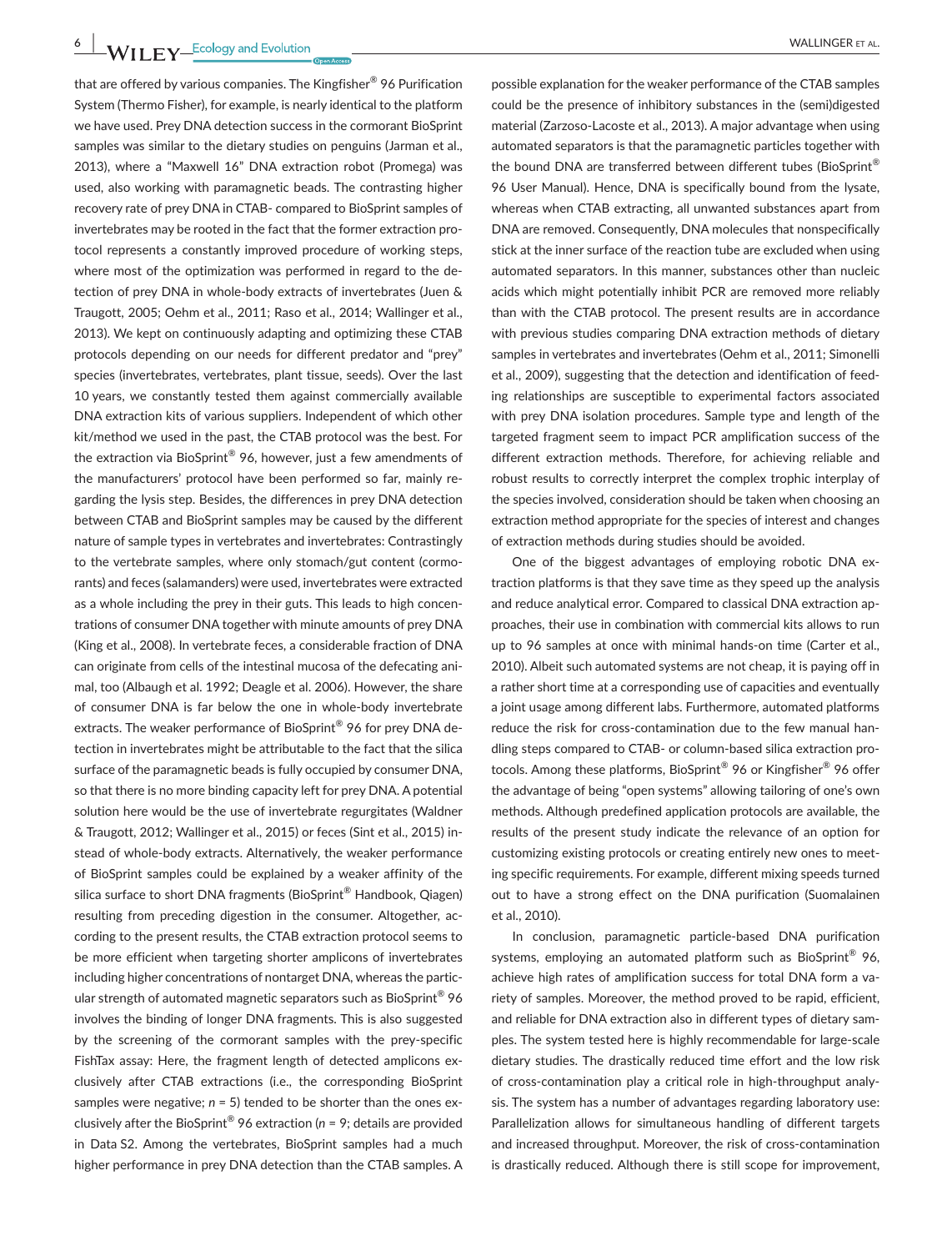the present results demonstrate that paramagnetic bead-based DNA extraction in combination with the use of automated extraction platforms is a promising tool for investigating trophic interactions comprehensively and is highly recommendable for high-throughput analysis.

#### **ACKNOWLEDGMENTS**

This research was funded by the ERA-Net BiodivERsA, project "*Assessment and valuation of Pest suppression Potential through biological control in European Agricultural Landscapes*—*APPEAL,"* with the national funders FORMAS (Sweden), BM BF (Germany), and the Austrian Science Fund (FWF: project number I786). We thank Rebecca Mayer for her support in the laboratory and Oskar Rennstam Rubbmark for his valuable advice on the manuscript.

#### **AUTHOR CONTRIBUTIONS**

DS, KS, BT, CW, and MT conceived and designed research. DS conducted feeding experiments with *Coccinella septempunctata*. KS, CW, BT, JO, and AJ collected dietary samples of invertebrates (KS, CW) and vertebrates (BT, JO, AJ) and conducted the molecular work. DS and CW analyzed the data. CW and MT wrote the manuscript. All authors read and contributed to the final version of the manuscript.

### **DATA ACCESSIBILITY**

The data of field experiment and molecular analysis will be uploaded to DRYAD upon publication.

#### **CONFLICT OF INTEREST**

None declared.

#### **REFERENCES**

- Albaugh, G. P., Iyengar, V., Lohani, A., Malayeri, M., Bala, S., & Nair, P. P. (1992). Isolation of exfoliated colonic epithelial-cells, a novel, noninvasive approach to the study of cellular markers. *International Journal of Cancer*, *52*, 347–350.
- Bell, J., Traugott, M., Sunderland, K., Skirvin, D., Mead, A., Kravar-Garde, L., … Symondson, W. (2008). Beneficial links for the control of aphids: The effects of compost applications on predators and prey. *Journal of Applied Ecology*, *45*, 1266–1273.
- Berensmeier, S. (2006). Magnetic particles for the separation and purification of nucleic acids. *Applied Microbiology and Biotechnology*, *73*, 495–504.
- Boyd, J. (2002). Robotic laboratory automation. *Science*, *295*, 517–518.
- Burgar, J., Murray, D., Craig, M., Haile, J., Houston, J., Stokes, V., & Bunce, M. (2014). Who's for dinner? High-throughput sequencing reveals bat dietary differentiation in a biodiversity hotspot where prey taxonomy is largely undescribed. *Molecular Ecology*, *23*, 3605–3617.
- Carter, I., Halliday, C., Sloots, T., Pryce, T., Kay, I., Harnett, G., … Giffard, P. (2010). PCR Methodology. In M. Schuller, T. Sloots, G. James, C. Halliday, & I. Carter (Eds.), *PCR for clinical microbiology: An Australian and international perspective* (pp. 11–48). Dordrecht, Heidelberg, London, New York: Springer.
- Chen, Q., Li, G., Stasko, J., Thomas, J., Stensland, W., Pillatzki, A., …Zhanga, J. (2014). Isolation and characterization of porcine epidemic diarrhea

viruses associated with the 2013 disease outbreak among swine in the United States. *Journal of Clinical Microbiology*, *52*, 234–243.

- Davey, J., Hohenlohe, P., Etter, P., Boone, J., Catchen, J., & Blaxter, M. (2011). Genome-wide genetic marker discovery and genotyping using next-generation sequencing. *Nature Reviews Genetics*, *12*, 499–510.
- Deagle, B., Eveson, J. P., & Jarman, S. (2006). Quantification of damage in DNA recovered from highly degraded samples - a case study on DNA in faeces. *Frontiers in Zoology*, *3*, 11.
- Eitzinger, B., Micic, A., Körner, M., Traugott, M., & Scheu, S. (2013). Unveiling soil food web links: New PCR assays for detection of prey DNAin the gut of soil arthropod predators. *Soil Biology and Biochemistry*, *57*, 943–945.
- Fang, X., Willis, R., Burrell, A., Evans, K., Hoang, Q., Xu, W., & Bounpheng, M. (2007). Automation of nucleic acid isolation on KingFisher magnetic particle processors. *Journal of Laboratory Automation*, *12*, 195–201.
- Fox, C., Taylor, N., Hunter, E., Maillard, M., & Taylor, M. (2010). A TaqMan real-time PCR based assay targeting plaice (*Pleuronectes platessa* L.) DNA to detect predation by the brown shrimp (*Crangon crangon* L.) and the shore crab (*Carcinus maenas* L.) — Assay development and validation. *Journal of Experimental Marine Biology and Ecology*, *391*, 178–189.
- Gariepy, T., Kuhlmann, U., Gillott, C., & Erlandson, M. (2008). A large-scale comparison of conventional and molecular methods for the evaluation of host-parasitoid associations in non-target risk-assessment studies. *Journal of Applied Ecology*, *45*, 708–715.
- Grilli, J., Barabás, G., Tang, S., Aljadeff, J., & Maritan, A. (2015). Predicting the stability of large structured food webs. *Nature Communications*, *6*, e7824.
- Hrček, J., Miller, S., Quicke, D., & Smith, M. (2011). Molecular detection of trophic links in a complex insect host–parasitoid food web. *Molecular Ecology Resources*, *11*, 786–794.
- Ivanova, N., DeWaard, J., & Hebert, P. (2006). An inexpensive, automationfriendly protocol for recovering high-quality DNA. *Molecular Ecology Notes*, *6*, 998–1002.
- Ivanova, N., Fazekas, A., & Hebert, P. (2008). Semi-automated, membranebased protocol for DNA isolation from plants. *Plant Molecular Biology Reporter*, *26*, 186–198.
- Jarman, S., McInnes, J., Faux, C., Polanowski, A., Marthick, J., Deagle, B., … Emmerson, L. (2013). Adélie penguin population diet monitoring by analysis of food DNA in scats. *PLoS One*, *8*, e82227.
- Joly, S., Davies, T., Archambault, A., Bruneau, A., Derry, A., Kembel, S., … Wheeler, T. (2014). Ecology in the age of DNA barcoding: The resource, the promise and the challenges ahead. *Molecular Ecology Resources*, *14*, 221–232.
- Juen, A., & Traugott, M. (2005). Detecting predation and scavenging by DNA gut-content analysis: A case study using a soil insect predatorprey system. *Oecologia*, *142*, 344–352.
- King, R., Read, D., Traugott, M., & Symondson, W. (2008). Molecular analysis of predation: A review of best practice for DNA-based approaches. *Molecular Ecology*, *17*, 947–963.
- Loeffler, J., Schmidt, K., Hebart, H., & Einsele, H. (2004). Automated nucleic acid extraction. *Encyclopedia of Genomics and Proteomics*, *40*, 93–96.
- Oehm, J., Juen, A., Nagiller, K., Neuhauser, S., & Traugott, M. (2011). Molecular scatology: How to improve prey DNA detection success in avian faeces? *Molecular Ecology Resources*, *11*, 620–628.
- Oehm, J., Thalinger, B., Mayr, H., & Traugott, M. (2016). Maximising dietary information from avian cadavers. *IBIS*, *158*, 51–60.
- Plain, K., Marsh, I., Waldron, A., Galea, F., Whittington, A., Saunders, V., … Whittington, R. (2014). High-throughput direct fecal PCR assay for detection of *Mycobacterium avium* subsp. *paratuberculosis* in sheep and cattle. *Journal of Clinical Microbiology*, *52*, 745–757.
- Pompanon, F., Deagle, B., Symondson, W., Brown, D., Jarman, S., & Taberlet, P. (2012). Who is eating what: Diet assessment using next generation sequencing. *Molecular Ecology*, *21*, 1931–1950.
- Raso, L., Sint, D., Mayer, R., Plangg, S., Recheis, R., Kaufmann, R., & Traugott, M. (2014). Intraguild predation in pioneer predator communities of Alpine glacier forelands. *Molecular Ecology*, *23*, 3744–3754.